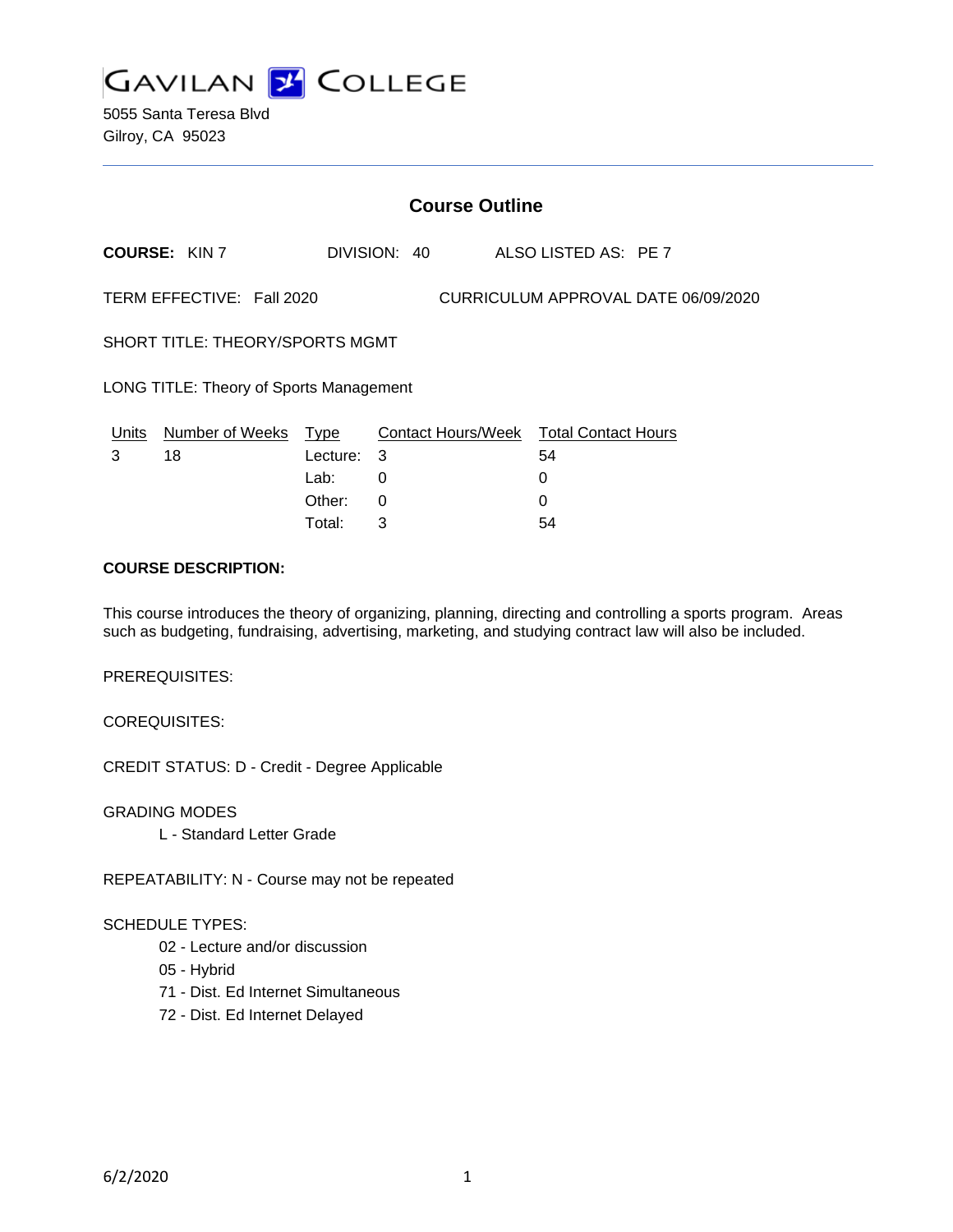# **STUDENT LEARNING OUTCOMES:**

By the end of this course, a student should:

1. Access the job opportunities in sport management, select an area of interest, and develop a plan which supports that goal.

2. Attend an athletic event and work with the coach and/or athletic administrator to experience game day management operations.

3. Apply the principles of sport marketing to publicize an athletic program or event.

## **CONTENT, STUDENT PERFORMANCE OBJECTIVES, OUT-OF-CLASS ASSIGNMENTS**

Curriculum Approval Date 06/09/2020

9 Hours

Content: Present course syllabus. Include 'ice breakers' to acquaint class with the learning outcomes. Introduce philosophy of sport management. Lecture and discussion on sports law, contract law and negligence as it relates to sports. Risk management will be explored.

Student Performance Objectives: List the skills of an effective manager. Discuss a sports situation involving liability and explain their risk management plan for a fitness center.

9 Hours

Content: Discussion and lecture on affirmative action, liability and procedural due process. Introduction to sport management and career opportunities will be provided. Information on internship will be presented. Quiz.

Student Performance Objectives: Identify and describe some liability and safety concerns that a facility manager would need to address. Describe the broad field of sport management and list at least five career opportunities.

9 Hours

Content: Discussion of management functions, goals of intercollegiate athletics and views of management. Lecture on the 4 P's of marketing and the 10 step process for developing a marketing plan. Presentation on sport marketing and

advertisement through use of the product life cycle. Midterm.

Student Performance Objectives: Restate the 4 P's of marketing and discuss the 10 step process for developing a marketing plan. Recognize the levels of management and the skills associated with those levels. Develop a marketing plan using the information provided in class as a guide.

6 Hours

Content: Discussion on personnel problems, including evaluation of employees. Introduction to sports writing and information will be provided. Quiz.

Student Performance Objectives: Identify the strategic role human resources plays in organizations. Design a promotion plan for a sport or merchandise.

6 Hours

Content: The role of professional sport and its structure will be explained. The budget process and structure of sports will be discussed.

Student Performance Objectives: Identify the types of budgets used by sport managers. Prepare an expenditure and revenue budget. Explain various types of financing needed for different sport organizations.

13 Hours

Content: Publicity, advertising and interviewing will be explained. Fundraising plans will be discussed. Lecture on the theory of ethics relating to sports. Oral presentations on projects/term papers. Review for final.

Student Performance Objectives: Develop a sport fundraising proposal. Define the terms associated with the study of ethics.

2 Hours

Written final.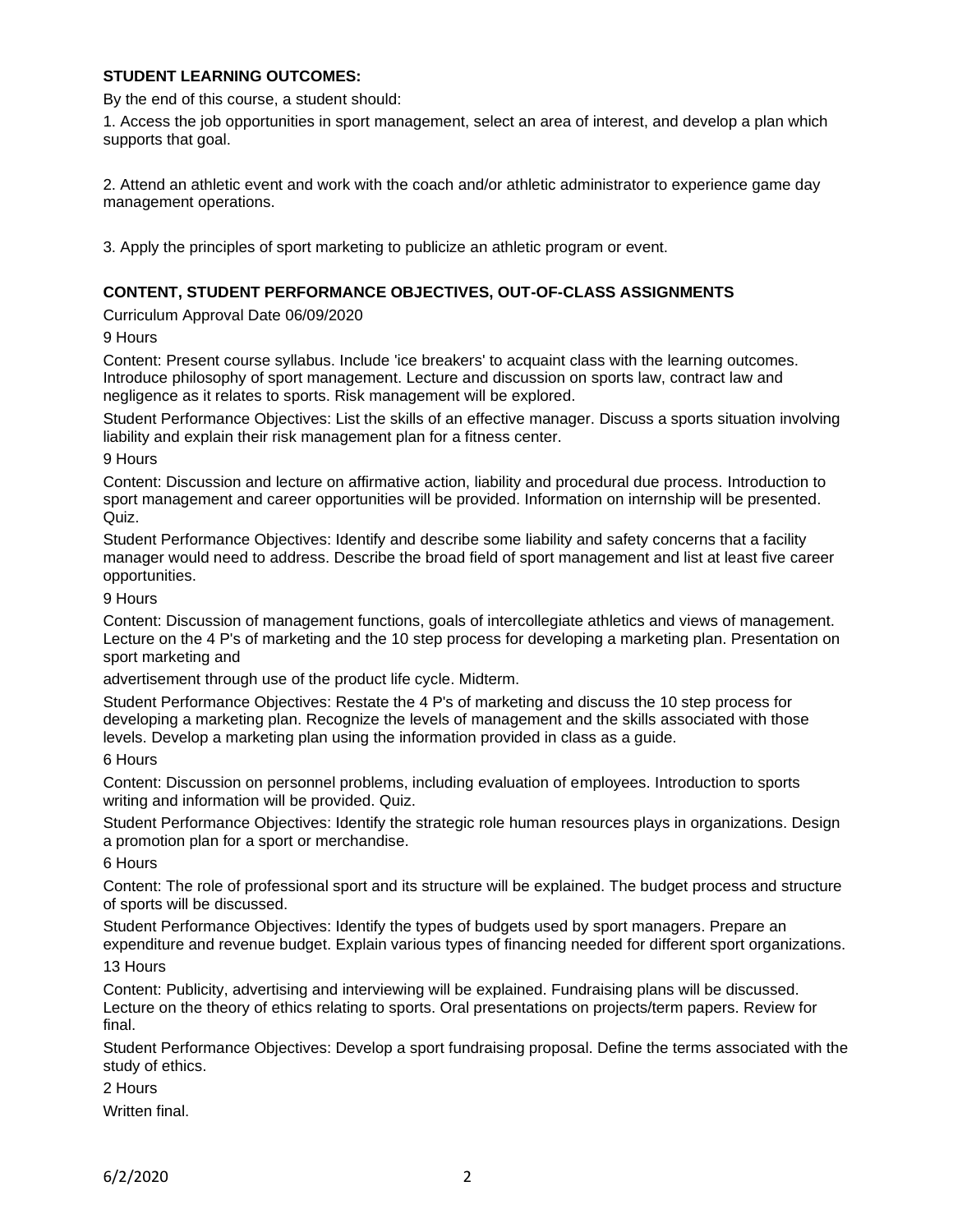# **METHODS OF INSTRUCTION:**

Lecture, Discussion, Guest Speakers, Practical application.

### **OUT OF CLASS ASSIGNMENTS:**

Required Outside Hours: 18

Assignment Description: HW: Read appropriate chapters in the textbook. Write a one page summary on a sports situation involving liability. Develop a risk management plan for a fitness center.

Required Outside Hours: 18

Assignment Description: HW: Read appropriate chapters in the text. Complete assignment involving a practical application of contracts. Research material for term paper. Meet with individual involved with internship.

Required Outside Hours: 18

Assignment Description: HW: Read corresponding textbook chapters. Work on project. Develop goals and objectives for student internship. Examine a sport setting and prepare an oral report on the description of their product life cycle.

Required Outside Hours: 12

Assignment Description: HW: Read appropriate chapters in the textbook. Devise a promotion plan for a sport or merchandise and present the plan to the class. Complete assignment on sports information. Work on project.

Required Outside Hours: 12

Assignment Description: HW: Read appropriate textbook chapters. Complete a personal observation paper. Design a mock budget. Continue working on project.

Required Outside Hours: 30

Assignment Description: HW: Read corresponding chapters in the textbook. Complete an interview of an individual in a sport management setting and prepare an oral presentation. Develop a fundraising plan.

### **METHODS OF EVALUATION:**

Writing assignments Percent of total grade: 35.00 % 25% - 40% Written Homework; Projects Objective examinations Percent of total grade: 35.00 % 25% - 40% Multiple Choice; True/False; Matching Items; Completion Other methods of evaluation Percent of total grade: 30.00 % 25% - 40% Class participation is required.

#### **REPRESENTATIVE TEXTBOOKS:**

Paul Pedersen and Lucie Thibault. Contemporary Sport Management or other appropriate college level text.. Champaign, IL: Human Kinetics,2019. ISBN: 9781492550969 Reading Level of Text, Grade: 13 Verified by: Publisher